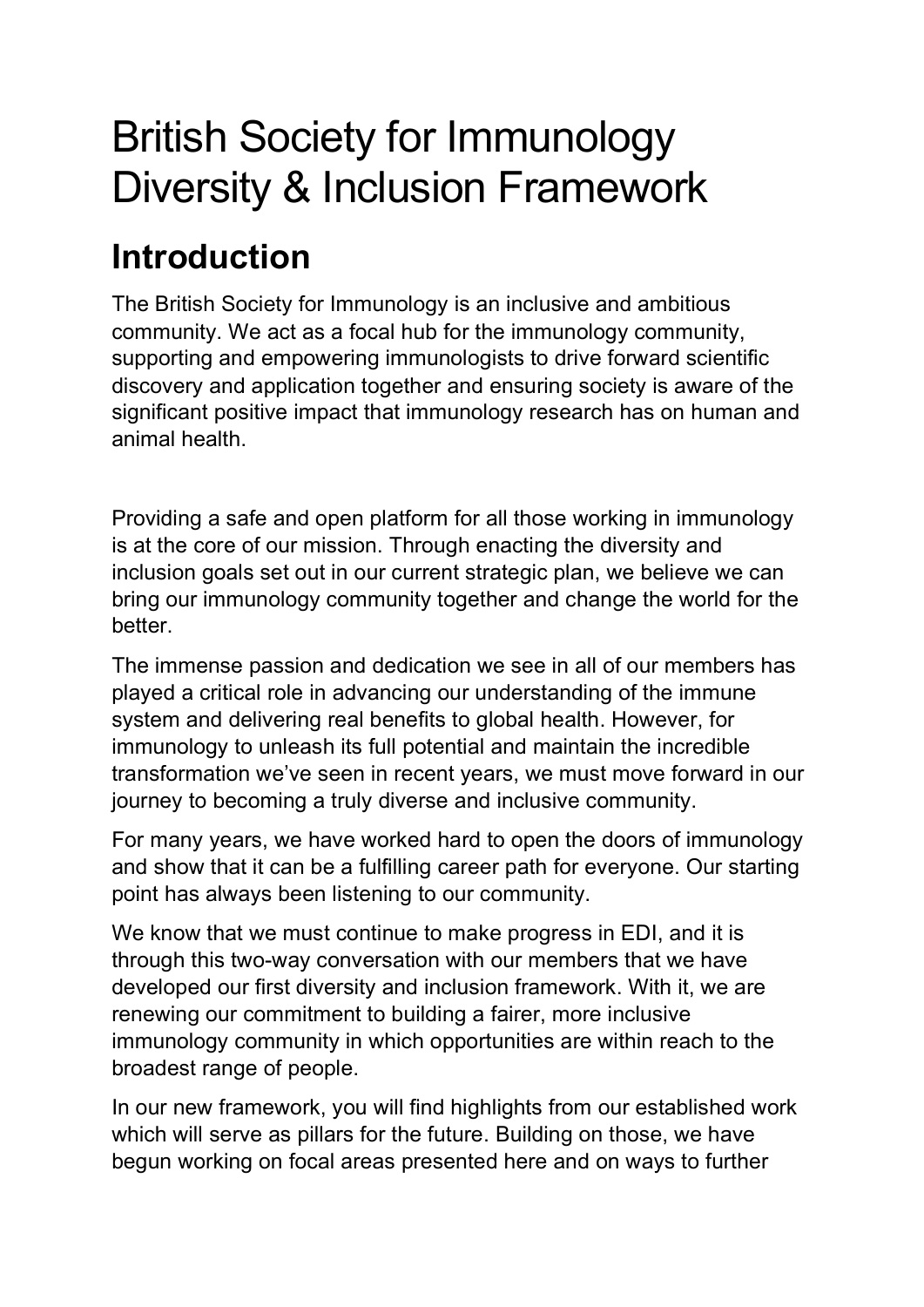integrate EDI within the Society. Our diversity and inclusion framework begins our long-term plan of action in this area which, together with the support from our community, will enable a fair and equal working environment and better health for all through immunology.

**Professor Arne Akbar,** BSI President

**Dr Doug Brown,** BSI Chief Executive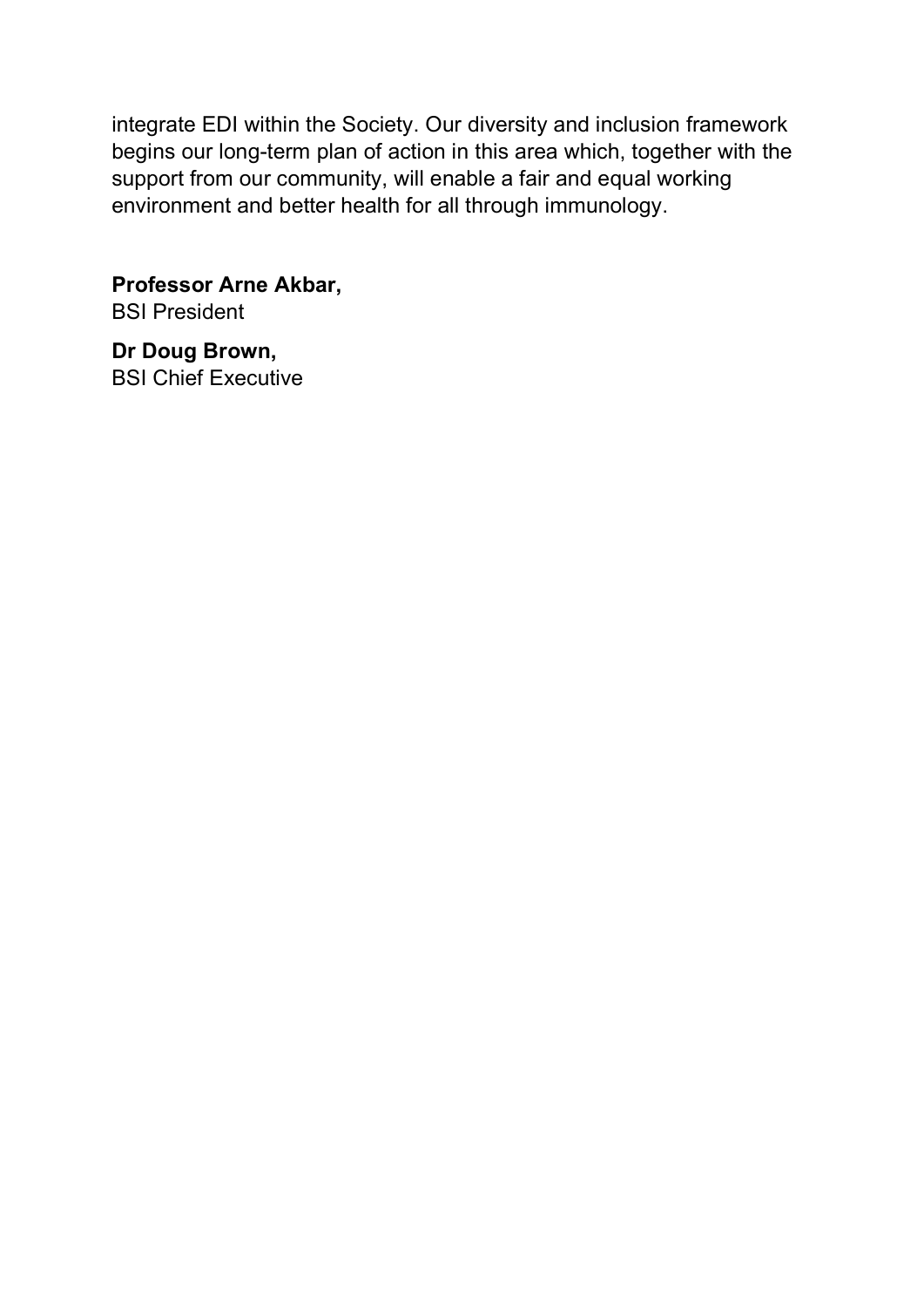# **A diverse and inclusive immunology environment can change the world for the better.**

Equity, diversity and inclusion (EDI) is vital to the future of immunology and of the BSI.

Immunology has the potential to deliver huge health benefits for society, but it can only change the world for the better with deliberate action towards a fairer, more inclusive field.

Our diversity and inclusion framework aims to showcase our renewed commitment to ramping up our EDI efforts to foster a culture within immunology that ensures fair treatment and opportunity for all.

To us, 'diversity' means appreciating, respecting and embracing all the unique characteristics that make people who they are, and 'inclusion' is about creating an environment in which people feel welcomed and valued. All those working in immunology, irrespective of age, gender, ethnicity and any of the other infinite factors that distinguish individuals from one another, belong in our BSI community.

To realise our vision of better health for all through immunology we need to build a fairer, more inclusive immunology community, with and for our members.

## **Framework principles**

- Better health for all through immunology
- We provide a safe and inclusive platform for all those working in immunology
- We work hard to ensure opportunities are within reach to all
- We are passionate about raising diverse voices in immunology
- We believe in two-way conversations with our community
- We know that EDI is everyone's responsibility
- We want to show that immunology can be a fulfilling career path for everyone
- We want to achieve a fair and equal working environment, accessible to all
- We believe in transparency around EDI data and progress
- We collaborate with partners to accelerate progress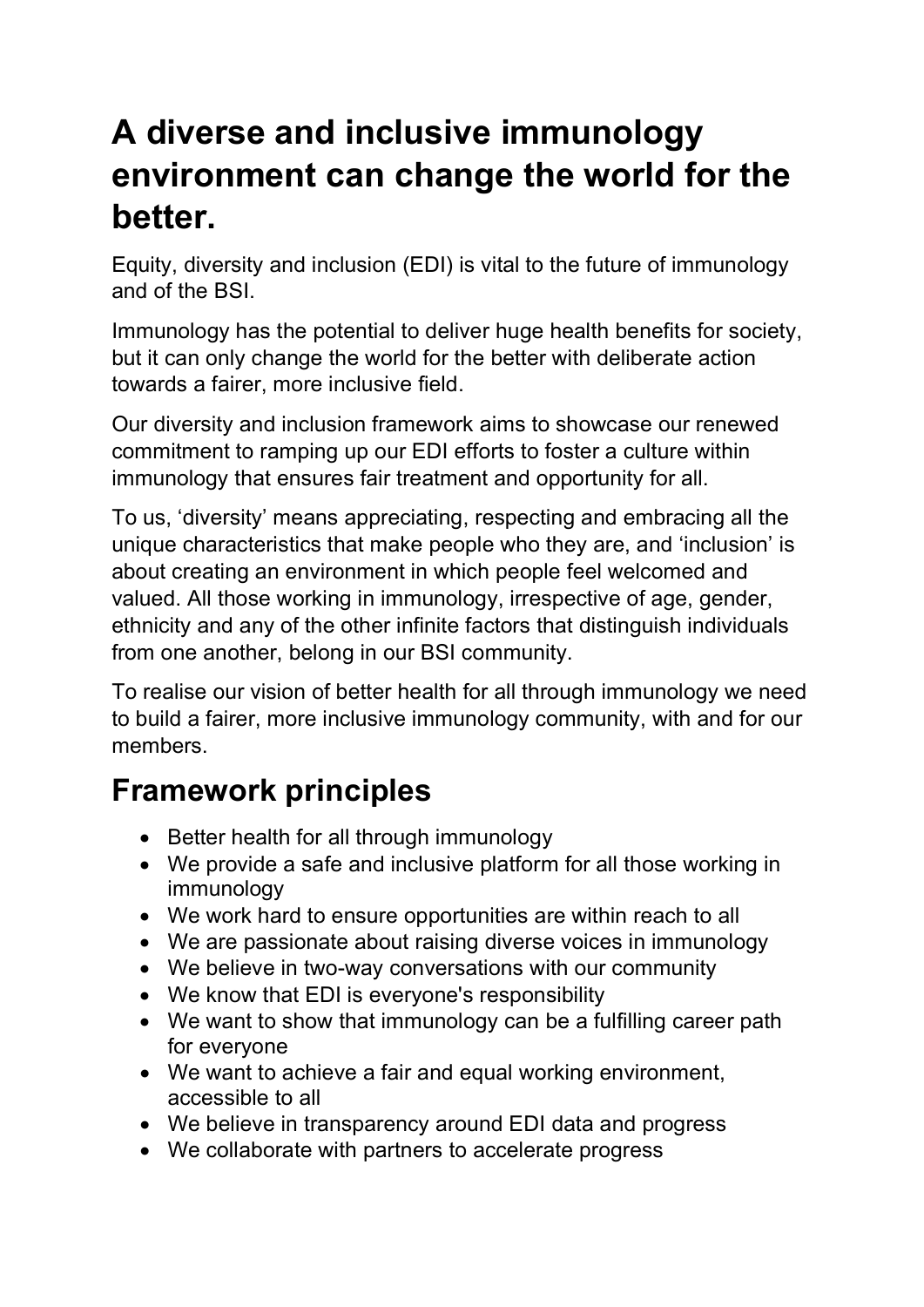- We support our members to overcome the challenges they face in their working lives
- We empower the next generation of immunologists
- We support our members in turning their EDI ideas into reality
- We celebrate the achievements of BSI members from all backgrounds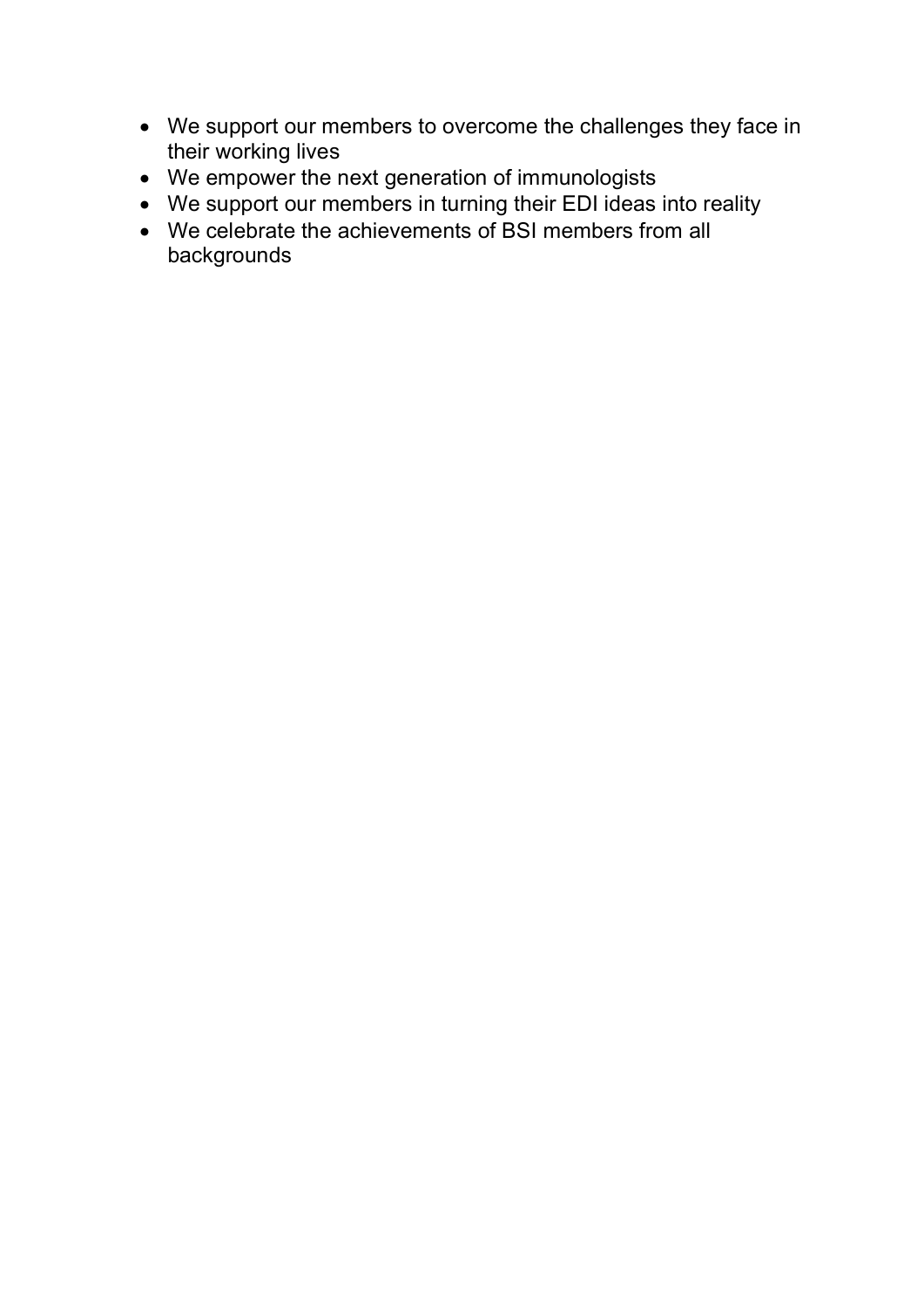# **The Society's journey so far…**

Building a fairer, more inclusive immunology community has been an important focus for us for many years. We work with and for our members to proactively integrate equity, diversity and inclusion in all aspects of our work, both internally and externally.

Our aim is to foster a culture within the field of immunology that ensures fair treatment and opportunity for all.

We strive for EDI in many ways, some of which we have highlighted in this document. However, we know we must do more.

By aligning our current activities with our EDI goals and collaborating with our members to develop an effective plan of action, we commit to ramping up our EDI efforts. Here, we showcase some of the existing projects we will build on with this framework and celebrate the achievements and progress made to date.

## **Representation matters**

The BSI is here to represent **all** those who work in immunology, irrespective of age, gender, ethnicity and any of the other infinite factors that distinguish individuals from one another.

Our committees are vital in leading our work. They make numerous decisions about how the Society is run, what activities we focus on and what support we provide to members. We always strive for diversity within our committees to make sure that everyone's views are represented. We encourage nominations from across the spectrum of our membership and ensure voting is accessible so that representatives are elected fairly.

#### **At the BSI, we strive for diversity in our committees to ensure voices from across our membership are represented and have a say in our priorities and activities.**

We aim for our committees to represent a diverse range of backgrounds and have individuals from different career grades, immunology sectors and locations in the UK.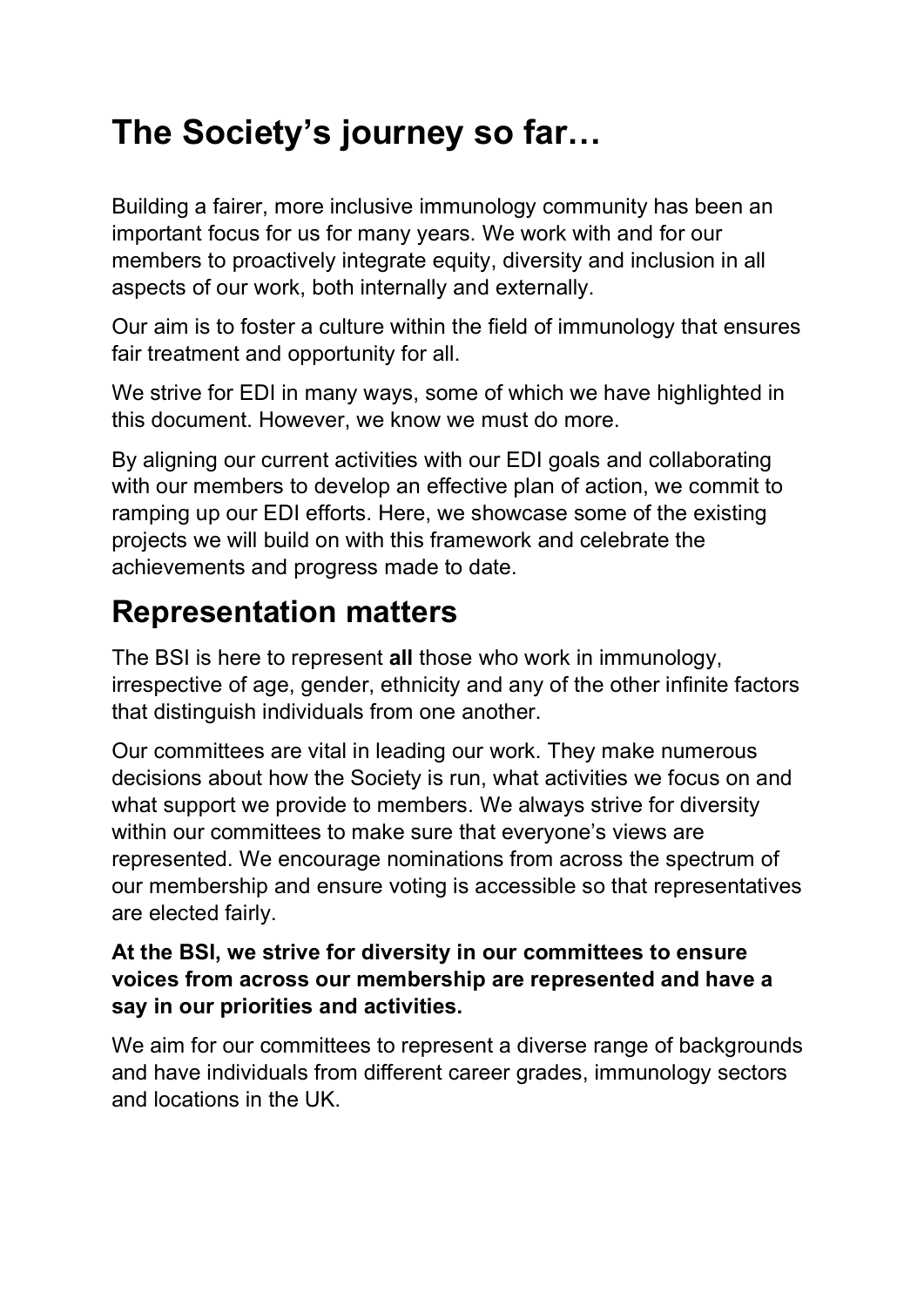We have worked hard to achieve the current level of diversity in our committees, but we know we need to do more. Diversity is about more than just gender. We know that it is only by including people with different backgrounds, experiences and perspectives that we can facilitate effective decision-making and problem-solving to drive innovation. This is essential to the work of the BSI and our committees.

### **We will widen representation beyond gender in our committees, events and other activities.**

All applications for opportunities within the BSI, including vacancies for staff roles, committees and other volunteering positions, are treated fairly and on the basis of relevant merits and abilities. We will do our utmost to ensure we attract candidates from a wide demographic spectrum by reviewing and further focusing our recruitment efforts on equity, diversity and inclusion.

## **Opportunities within reach to all**

Our events programme seeks to unite our membership in their passion for immunology. Through a variety of meetings, both virtual and inperson, we facilitate exchanging ideas, establishing collaborations and finding inspiration.

We are proud to offer an opportunity for immunologists to come together at our flagship event, the BSI Congress. During the pandemic, we pivoted to offer a fully virtual conference in 2020 and a hybrid Congress in 2021 to enable the immunology community to continue to connect and have meaningful interactions.

### **Ensuring that the BSI Congress is accessible to all is extremely important to us.**

By making this event accessible to as wide an audience as possible, we ensure everyone can make the most of the opportunities available. For example, making vital connections, presenting and getting feedback from peers can lead to new projects, papers and collaborations, all advancing the careers of our delegates.

A particular highlight of our Congress is the 'Bright Sparks in Immunology' initiative. We offer PhD students and postdocs the chance to showcase and discuss their research ideas in a friendly atmosphere,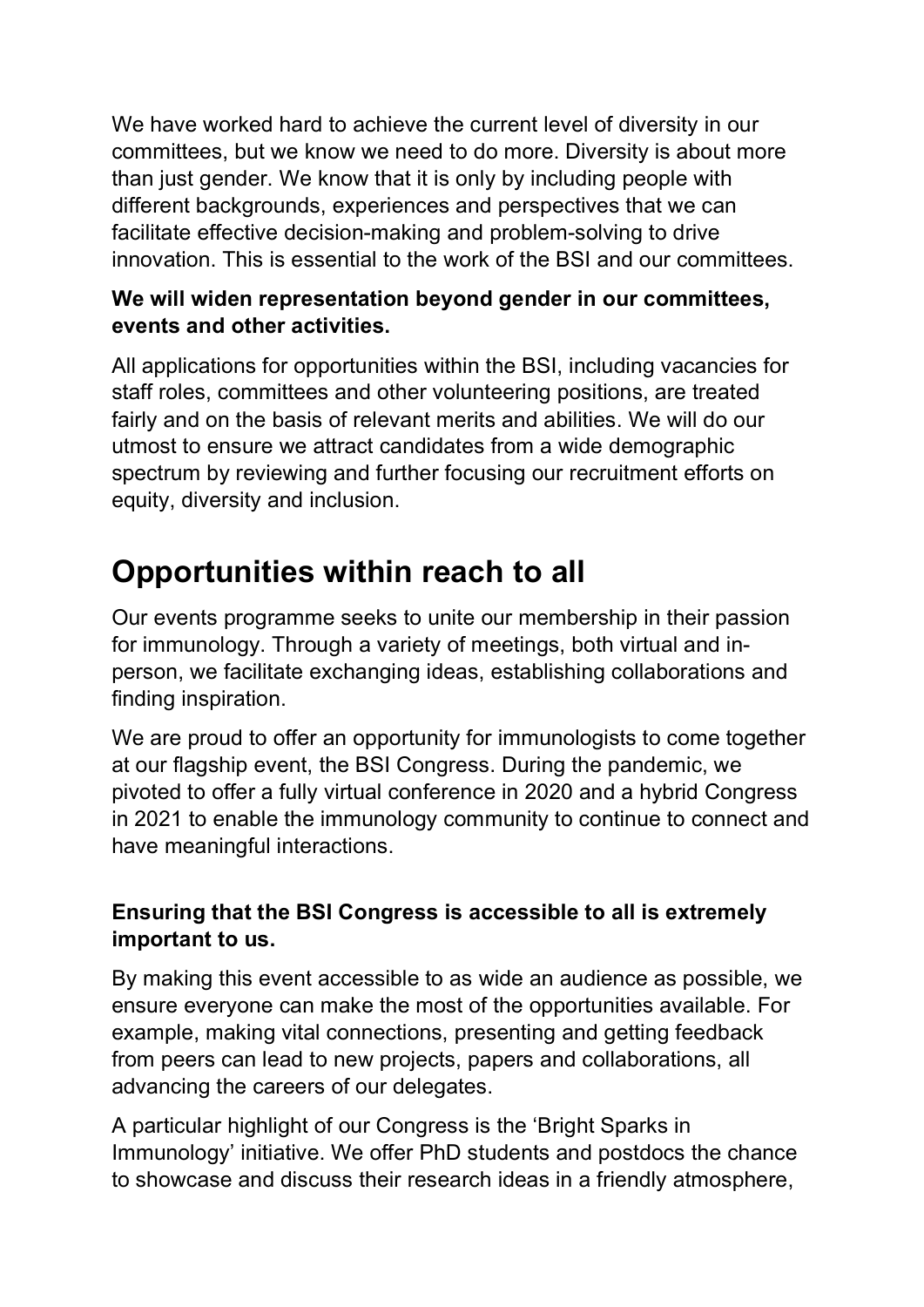as well as providing them with the experience of presenting their work to a large audience. This is incredibly important to our mission to support the next generation of immunologists.

### **In 2019, we rolled out new initiatives to further increase the accessibility of BSI Congress.**

We established a carers' grant to enable those with carer needs to attend. The scheme helps cover the cost of care arrangements during the meeting, for example, to look after children or older members of the family. We were proud to award ten grants in this pilot scheme which we continue to offer at future Congresses and have subsequently expanded to our Regional & Affinity Group conferences. At Congress, we have also trialled providing significantly subsidised crèche facilities to care for children in addition to other provisions already in place, such as breastfeeding facilities, prayer rooms and a quiet space.

**We will continue to keep diversity and inclusion at the forefront when planning our events and activities to ensure they are accessible to diverse audiences.**

## **Raising visibility**

We are passionate about raising diverse voices in immunology. The BSI recognises, supports and champions different communities by providing a platform for their ideas, experiences and achievements. By giving underrepresented groups a loud voice, we can learn and better appreciate the unique issues faced by others.

### **#BlackInImmuno**

In November 2020, we supported Black In Immuno Week, a week-long celebration organised by a collective of Black immunologists and allies to showcase, amplify, support and connect Black immunologists. The Society makes regular donations to aid the planning and promotion of the week and future activities such as the development of 'Black In Immuno Hub', the first database of worldwide Black researchers in immunology.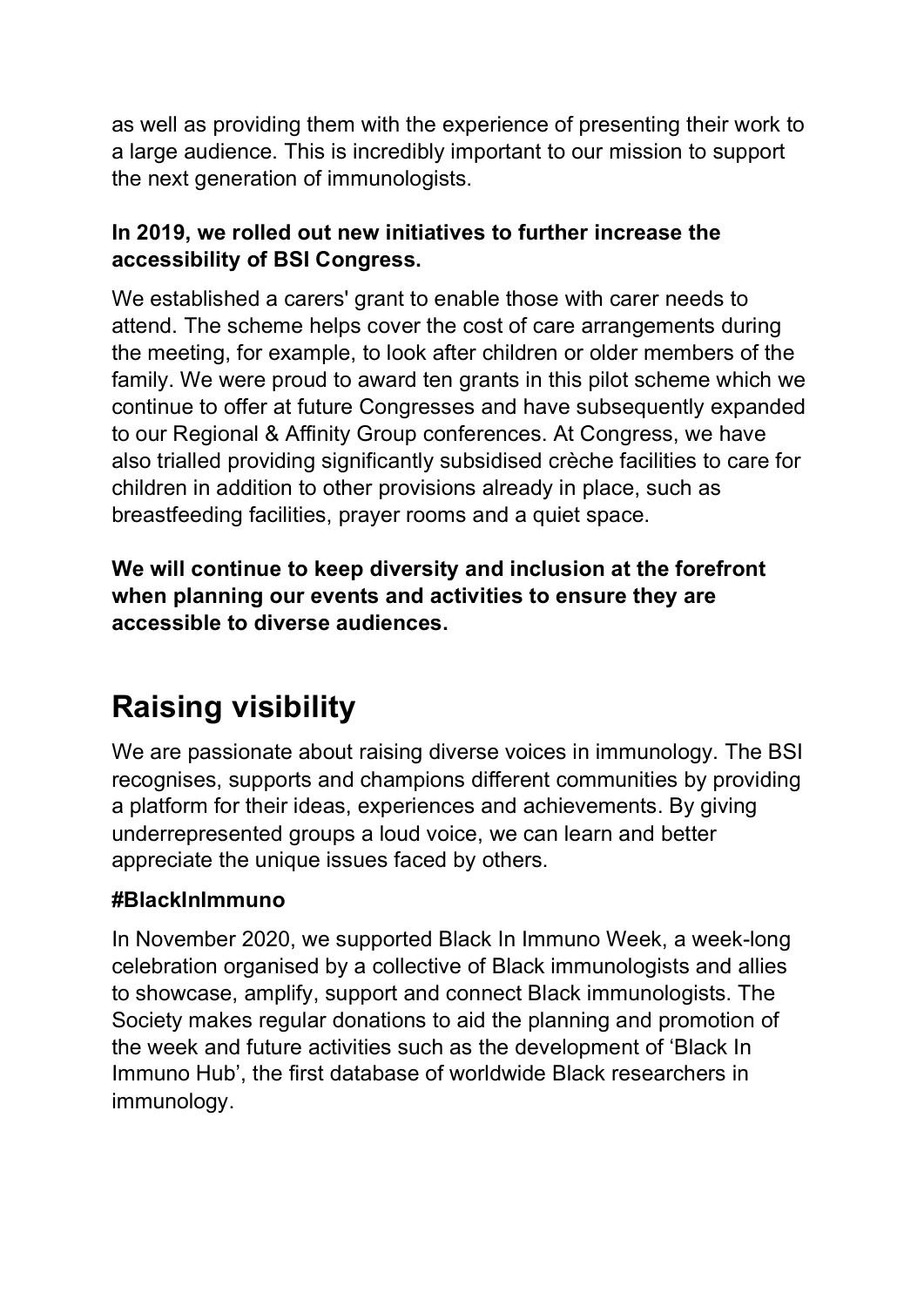We also contributed by raising the voice of Black immunologists from the BSI community by sharing their work and experiences through short profiles on our social media channels.

### **#WomenInImmunology**

For many years we have supported the International Women's Day initiative. To mark this day in March 2021, we developed a social media campaign to recognise and celebrate women's contributions in the field of immunology with a spotlight of some of the editors of our official journals.

Building on the communications from previous years, we created animated graphics highlighting why they chose a career in science, why gender equity in science is important to them and their advice for women and girls looking to have a career in science.

### **We will continue to show that immunology can represent a fulfilling career path for everyone, while recognising the contributions and challenges of underrepresented communities.**

In addition to specific campaigns, we are committed to embedding diversity and inclusion in all of our communications. We use inclusive language based on best practice from specialist organisations, choose imagery that accurately represents our diverse communities and share our activities through a range of channels to promote and attract diversity while inspiring current and future generations.

## **Together towards a common goal**

The BSI is not alone in the fight for equity within the scientific community. By working together with our members and other organisations we aim to accelerate progress in this area.

### **We collaborate with others in the sector to achieve a fair and equal working environment, accessible to all.**

We support external initiatives such as the All-Party Parliamentary Group on Diversity and Inclusion in STEM's inquiry on 'Equity in the STEM workforce'. As an official sponsor of the group, we consulted with our membership's Forum on the challenges faced by underrepresented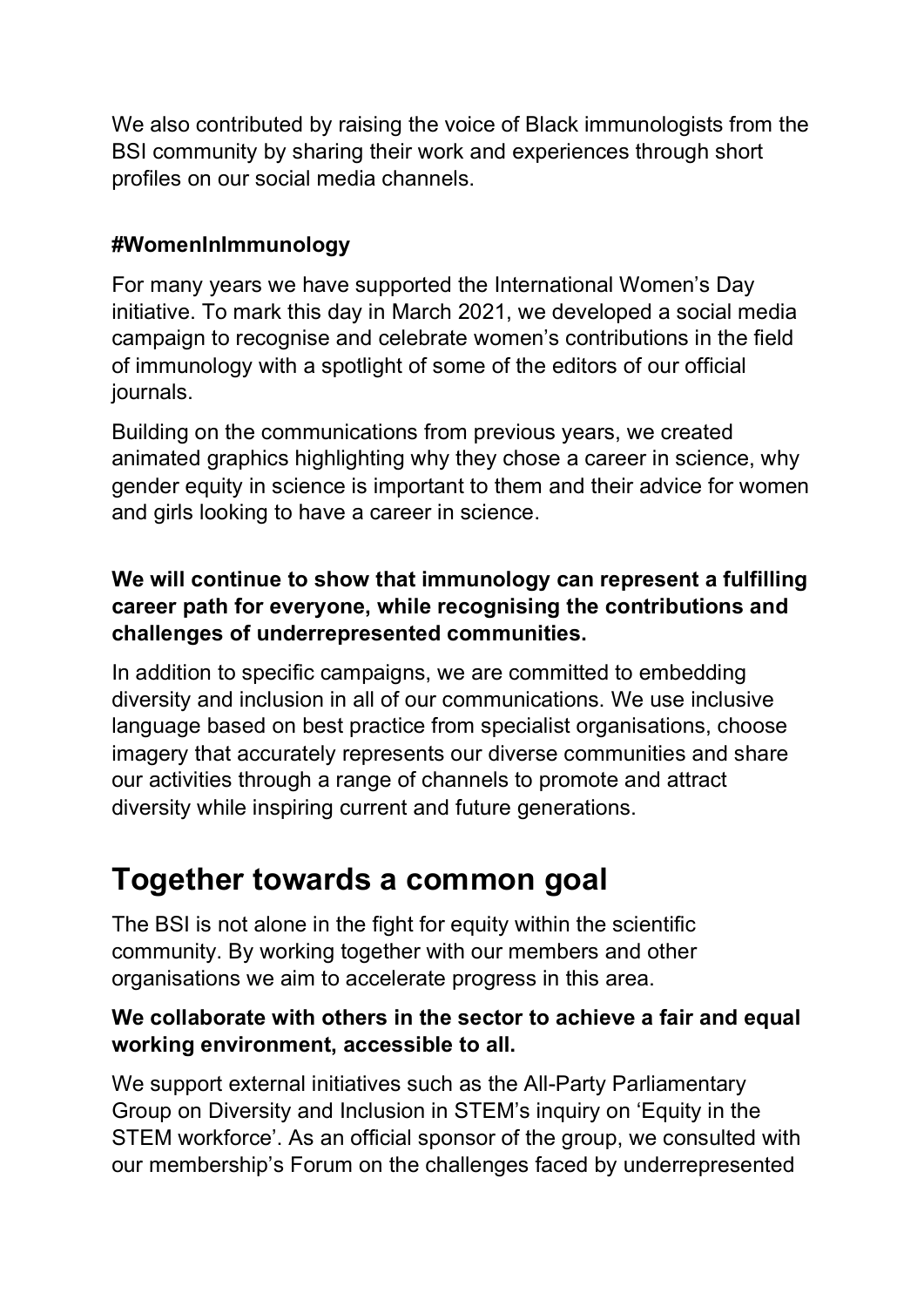communities in joining and staying in the UK's STEM workforce. Our response set out key recommendations to promote the inclusion and progression of these communities in our sector, including better data collection and COVID-19 recovery, which helped shape the report published in July 2021.

We are also signatories of the Royal Society of Chemistry's joint commitment for action on inclusion and diversity in publishing, which brings together 42 publishing organisations in a collaborative effort to drive positive culture change within scholarly publishing.

In addition, we are part of the Royal Society of Biology's EDI working group where we meet regularly with other societies to discuss best practice for fostering increased diversity and ways of working together as a life science community to ensure an inclusive working environment.

We are members of the Royal College of Physicians' 'Inequalities in Health Alliance', a coalition of organisations who campaign for a crossgovernment strategy to reduce health inequalities.

#### **We know that many of our members actively work towards diversity and inclusion, and we strive to support their efforts.**

To further encourage and support our members' endeavours, in April 2021 we launched a scheme to fund activities and events that promote diversity and inclusion across immunology and the wider biomedical sciences. We were proud to award seven ambitious and inspiring activities with our first round of the BSI Equality, Diversity and Inclusion activity grant scheme.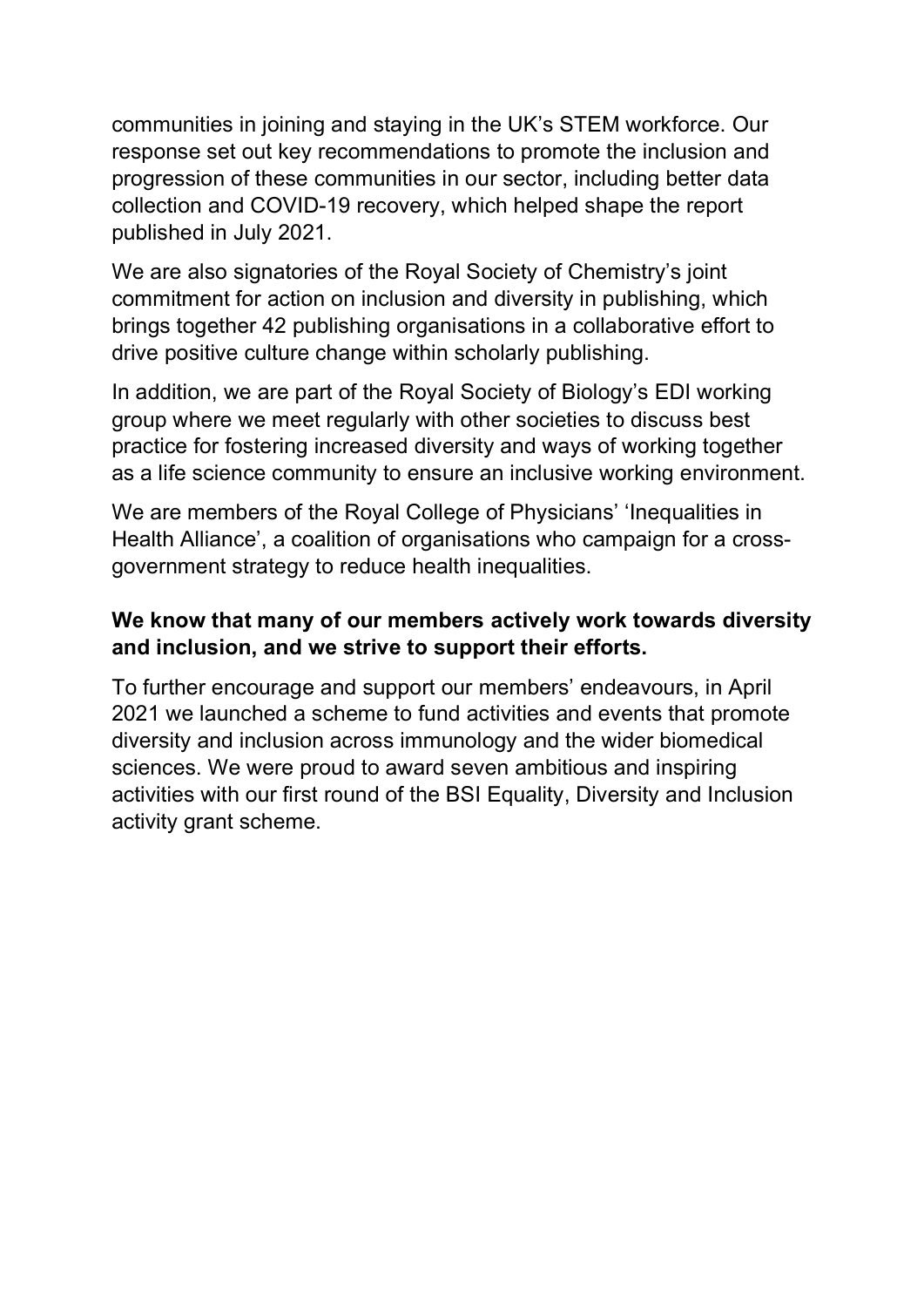# **Next steps to fulfil our mission**

Immunology needs more diversity and inclusion to continue to thrive. Embedding equity, diversity and inclusion in all our activities is one of the cornerstones of our new five-year strategic plan to drive scientific discovery and to make a positive impact on health.

With this framework, we are renewing our commitment to building a fairer, more inclusive immunology community. Our starting point has, and will continue to be, an open and honest two-way dialogue with our members about the issues they face in their lives as immunologists. Through this continuous communication, we have begun setting a longterm plan of action for diversity and inclusion at the BSI.

EDI covers a vast range of interconnected areas that are vital to the future of immunology. Here, we highlight some of our future focal areas that will build on our current activities and the well-established lines of communication with our membership.

## **Taking positive action**

In the move towards a fairer and more inclusive immunology community, meaningful change requires action.

### **We commit to tackling inequity and fostering a culture within immunology that ensures fair treatment and opportunity for all through deliberate action.**

In the next few pages, we outline some of the ways in which we will step up to this challenge.

### **Connecting & uplifting our community**

The BSI represents a strong and vibrant community of immunologists from different socio-economic backgrounds, demographics, career grades, sectors and geographical locations. There is a huge amount of diversity in our membership that we want to further recognise, support and celebrate.

A crucial part of our mission is to enhance collaboration within immunology and establish fruitful connections among our members. Our aim is to provide a safe and inclusive platform for all immunologists to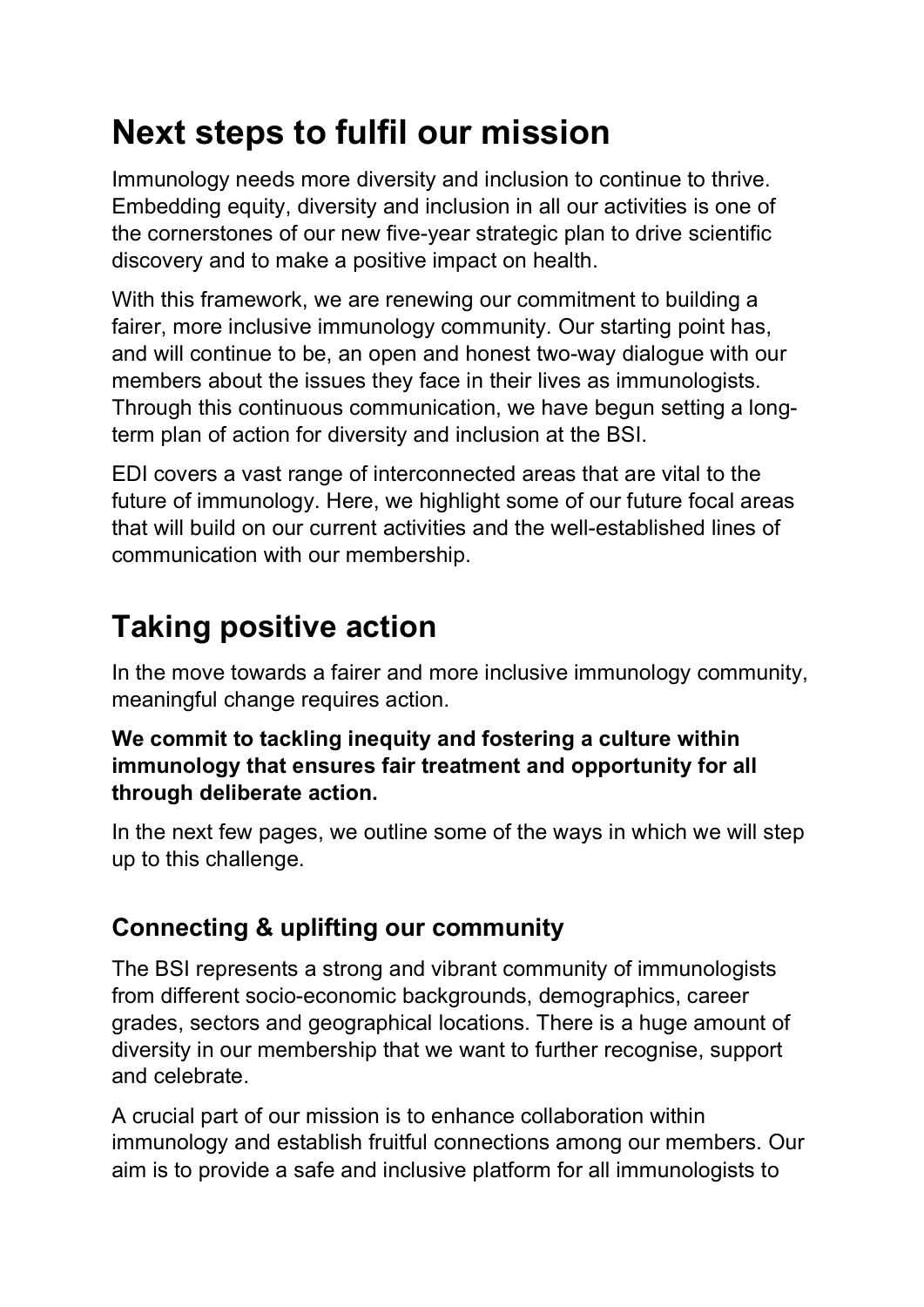engage with others and share alternate viewpoints and experiences, all of which contributes to personal and professional growth.

### **Mentoring plays an important role in supporting career development.**

Our popular mentoring scheme has received exceptional feedback from both mentors and mentees. It is based on a two-way relationship between early career immunologists and more senior members working in different institutions. This is an important differentiating factor from other mentoring programmes as it facilitates openness and transparency when sharing different working practices, in turn building a more positive research culture.

### **With our mentoring programme, we aim to equip the next generation of immunologists with a toolkit to navigate and advance through the career pipeline.**

Successful mentoring meets the unique needs of individual mentees. To pave the way towards greater retention of underrepresented groups through the career pipeline, we will establish a bespoke mentoring initiative to support immunology MSc students from diverse backgrounds.

**Increasing networking opportunities is also an important avenue for creating an inclusive and uplifting platform for immunologists.** Working with our committees and Regional & Affinity Groups, we will identify opportunities, develop networks and host events to enable underrepresented groups to interact and form connections.

Through these initiatives, we hope to empower and elevate diverse communities and play our part in removing obstacles in career progression.

### **Recognising & supporting efforts**

Our members carry out significant work to increase diversity and create a fairer and more inclusive environment for immunology. These efforts don't go unnoticed by the Society – the BSI tremendously values the time and energy they spend to move the needle in this area.

Firstly, we want to further support our members in turning their ideas to create a positive impact in our community into reality. With this in mind,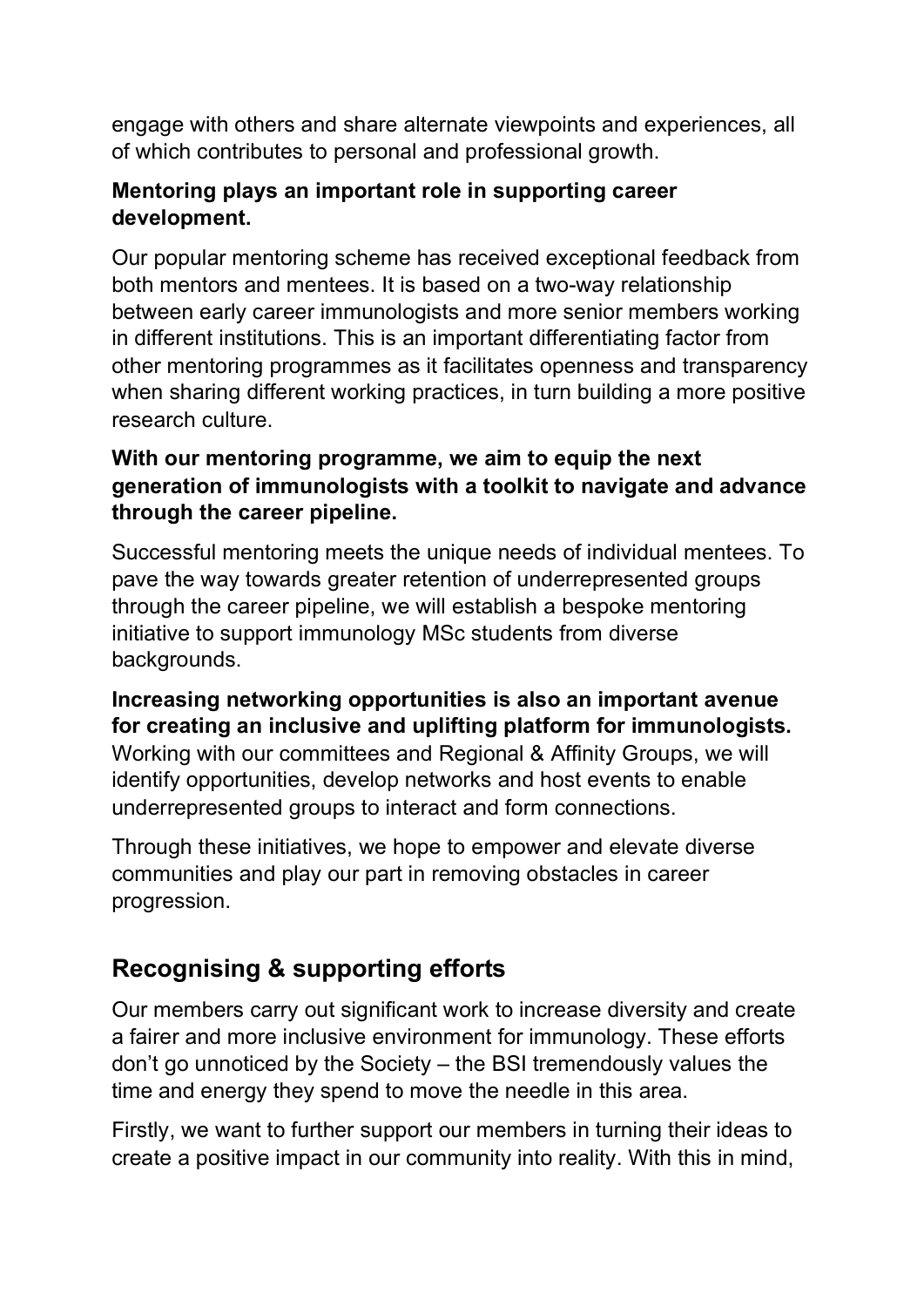we recently established our **EDI activity grant scheme** to help fund activities and events that promote diversity and inclusion across the immunology community and the wider biomedical sciences. We will continue to run and expand this scheme in the coming years.

Secondly, we are eager to recognise and highlight exceptional immunologists actively promoting a more diverse, fair and inclusive immunology community. As part of the new BSI award schemes celebrating the contributions of diverse members to different areas, we will reveal a new prize for BSI members for their EDI work, encouraging our community to continue removing barriers and driving this meaningful change in this area forward.

### **Inspiring EDI activities from BSI members**

After the first round of grant applications, **we were immensely proud to fund a range of ambitious and inspiring activities** that aim to accelerate culture change, promote visibility of EDI and solve challenges faced by the immunology community and the wider world. We provided funding for a range of initiatives including a project to decolonise and diversify some immunology units on a university curriculum, a dedicated support network for improving psychological safety, and an Honoraria for Black speakers and other underrepresented ethnic groups to recognise their work outside of research. Find out more about the projects funded [in the pilot EDI activity grant scheme here.](https://www.immunology.org/equality-diversity-inclusion-activity-grants-case-studies)

### **The 'Decolonising and diversifying the immunology curriculum' project**

In the summer of 2021, supported by a BSI Equality, Diversity and Inclusion activity grant, Dr Bronwen Burton and Dr Caroline McKinnon ran their first [decolonising and diversifying project](http://www.immunology.org/decolonising-the-immunology-curriculum) on the biomedical curricula at the University of Bristol. They employed undergraduate students to review material from Year 1 and Year 2 units with significant immunology content with the aim to identify opportunities to diversity the content and highlight areas of good practice. The detailed reports produced led to thoughtful reflection and discussions with the university staff resulting in constructive changes to the curriculum.

They have now secured external funding to expand this project to review further units. The BSI is proud to support this important project that will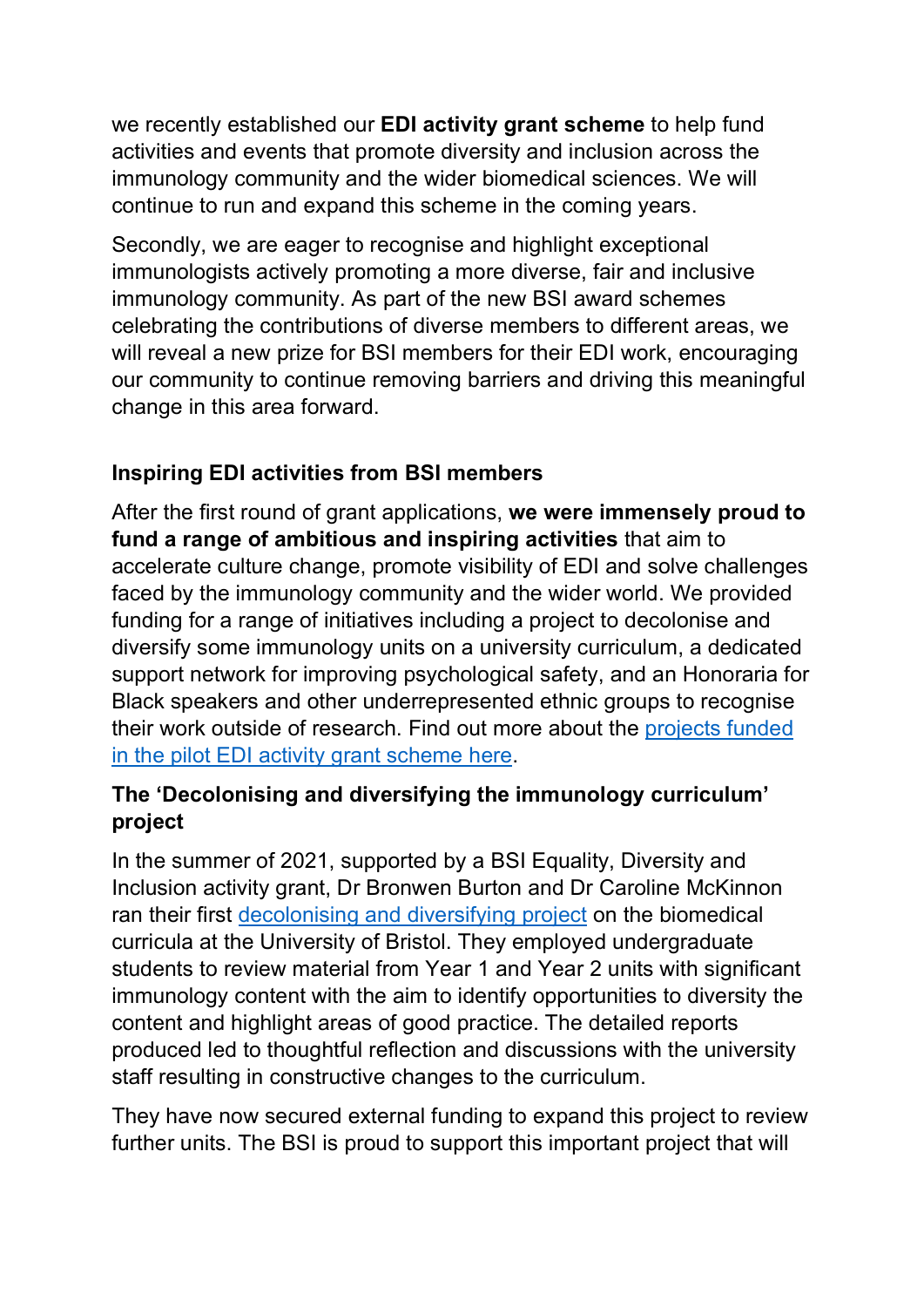address structural inequalities in immunology and lead to long-term positive change for the next generation.

We look forward to funding more initiatives to accelerate culture change within immunology through our **EDI** activity grant scheme in the future.

### **Maximising inclusivity & accessibility**

We will consolidate the accessibility measures already in place for our events and BSI Congress so that different voices and experiences can be shared and heard louder than before. Every immunologist, no matter who they are or where they come from, belongs in our community and as part of it, should be able to take advantage of the many benefits of our activities without difficulty.

We will continue to keep diversity and inclusion front-of-mind when considering the location, timing and facilities for BSI activities. We will work hard to ensure that event facilities are accessible for people with disabilities. We will also review the possibility of future hybrid online options for BSI events.

### **We will scale up our offering in our wider events programme to aspire for the maximum level of inclusion.**

This will be in addition to initiatives already in place, such as the carers' grant for BSI Congress delegates and our grants to support travel costs to scientific conferences.

We are also expanding our financial support to those attending BSI Regional and Affinity Group conferences. We are proud to be making a significant investment to provide travel grants to attend these events and cover the cost of care arrangements during those meetings through **new grant schemes for our membership**.

It is only by removing barriers that prevent or hinder attendance of diverse groups that we can ensure our meetings drive collaboration and innovation to their full potential.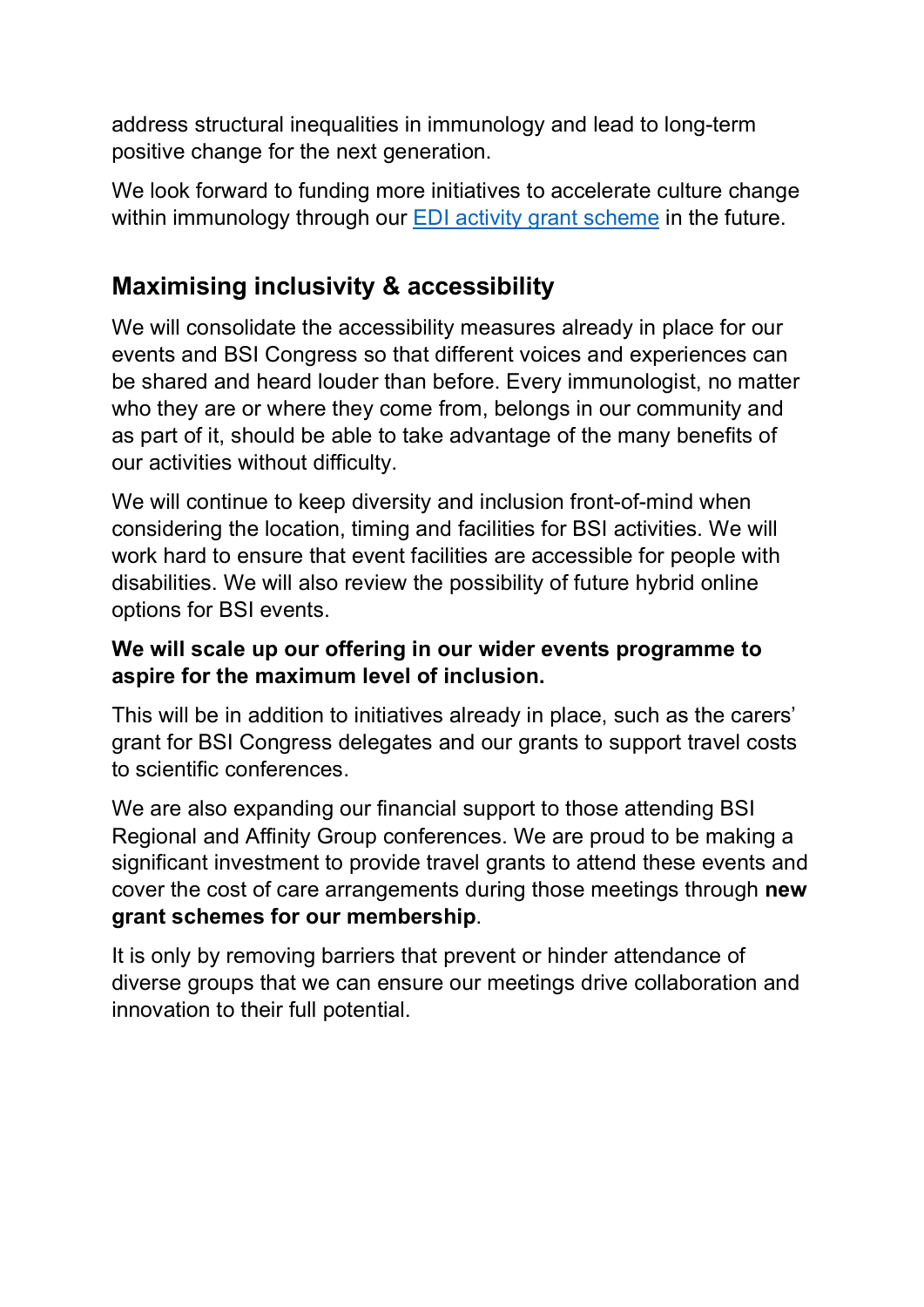## **Building a platform to learn and grow together**

We commit to collaborating closely with our members and wider community to raise the bar for EDI in immunology based on open and honest two-way conversations. Our aim is to engage with people from different backgrounds, experiences and perspectives to support innovation and research through a diversity of ideas. Including more diverse voices in every aspect of the organisation will enable us to better understand and represent the community's needs and increase excellence in immunology.

### **In particular within the BSI…**

It is vital that EDI is embedded into every aspect of the BSI's work and that the responsibility to build a fairer, more inclusive immunology community is shared by all members and staff of the Society.

Diversity and inclusion will be considered from start to end of every activity. To further incorporate EDI into our way of working, **we will establish diversity leads in every BSI committee and provide appropriate training for Society representatives and staff**. We can only enact a positive shift in organisational culture if everyone understands their duty in supporting diversity and inclusion at the BSI.

A crucial aspect for successful diversity policies and practices within the organisation is proactive communication, with and for our members. **We will ensure that there are functional systems in place to seek and understand the opinions and perspectives of our members**. This will include running EDI focus groups with membership to inform our activities and maintaining a focus on EDI issues at our Forum, the Society's 'think tank' representing all sections of our membership.

Through the BSI's wide-reaching communication channels, **we will amplify diverse and underrepresented voices in the immunology community**, showcasing and celebrating their work while providing a platform to highlight their lived experiences and the barriers they face. Our efforts to spread their stories and encourage our members to share them with their networks will turn a spotlight on these vital topics, enabling authentic discourse and meaningful change within our community.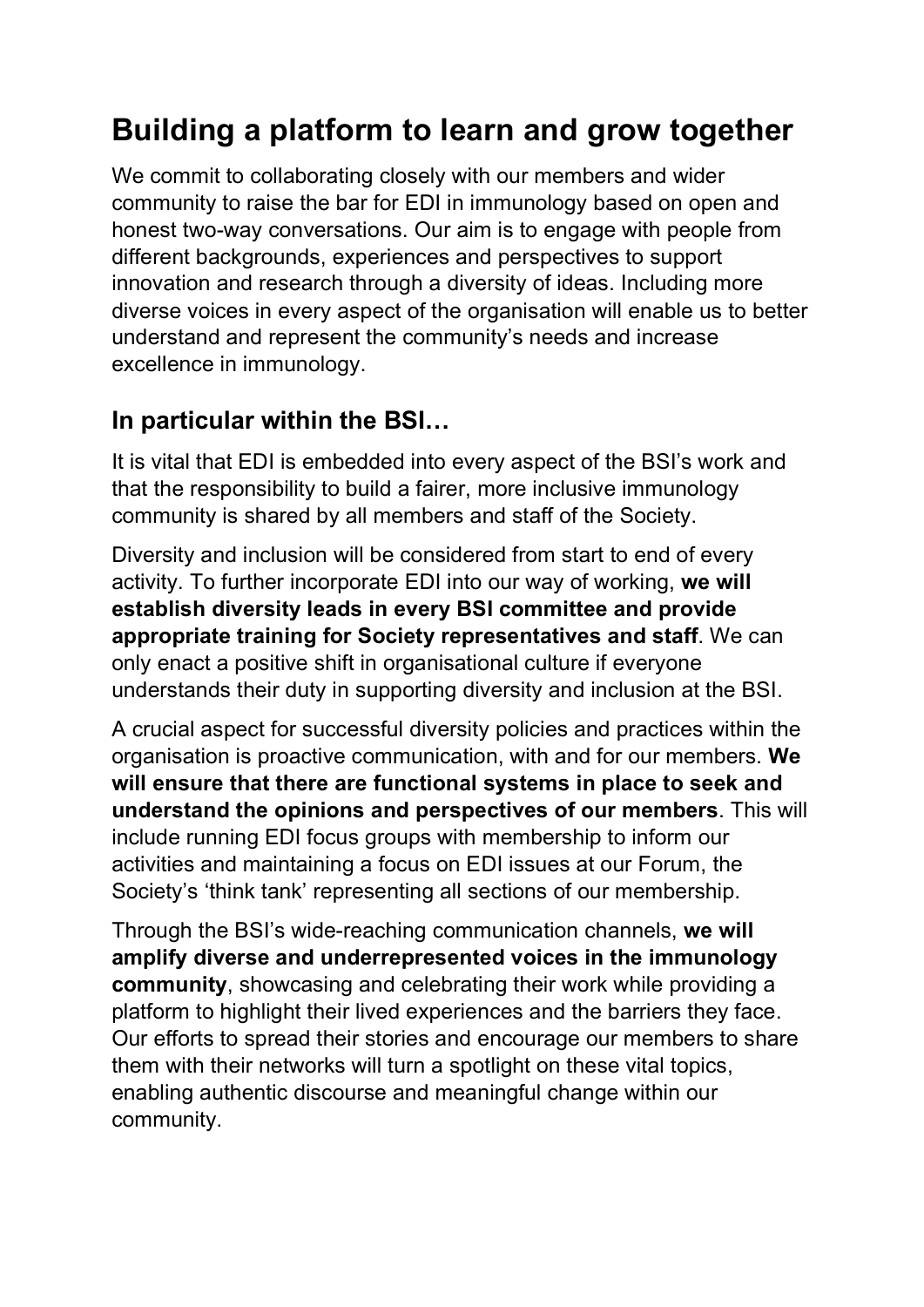### **And in collaboration with valued partners…**

We will accelerate progress and enhance our EDI efforts by working in partnership with committed organisations and initiatives that share our values and objectives. Our current partners are instrumental in the delivery of our mission, and they span different areas of our work.

Looking at our policy work, we are a sponsor of the important work of the All-Party Parliamentary Group on Diversity & Inclusion in STEM. In publishing, we cement our commitment for action on inclusion and diversity through the Royal Society of Chemistry's collaboration of over 40 publishing organisations. We are also proud strategic partners of the Royal Society for Biology, participating in their EDI working group as well as joining up on public engagement and careers.

Partnership work is an essential catalyst of EDI. Strong collaborations bring everyone a step closer to their purpose by combining resources, broadening reach and learning from one another. Together we can achieve a fair and equal working environment, accessible to all.

Over the coming years, **we will identify new partners with similar goals and foster new strategic relationships to achieve our objectives**. Importantly, we will continue to support initiatives such as International Women's Day and Black In Immuno Week, and proactively get involved in other endeavours that instigate positive change in immunology.

### **Tracking our progress openly**

Setting an ambitious long-term plan for diversity and inclusion at the BSI is only the first step. For this framework to be a positive force for change within immunology, we also commit to monitoring, reviewing and regularly revisiting the effectiveness of our activities and policies.

Using an evidence-based approach to maximise the impact we make for immunology, **we will begin by capturing relevant diversity data from our membership and key activities**. This will help us identify where we are successful, where there are gaps in our work, address inequalities and facilitate specific adjustments in areas most in need.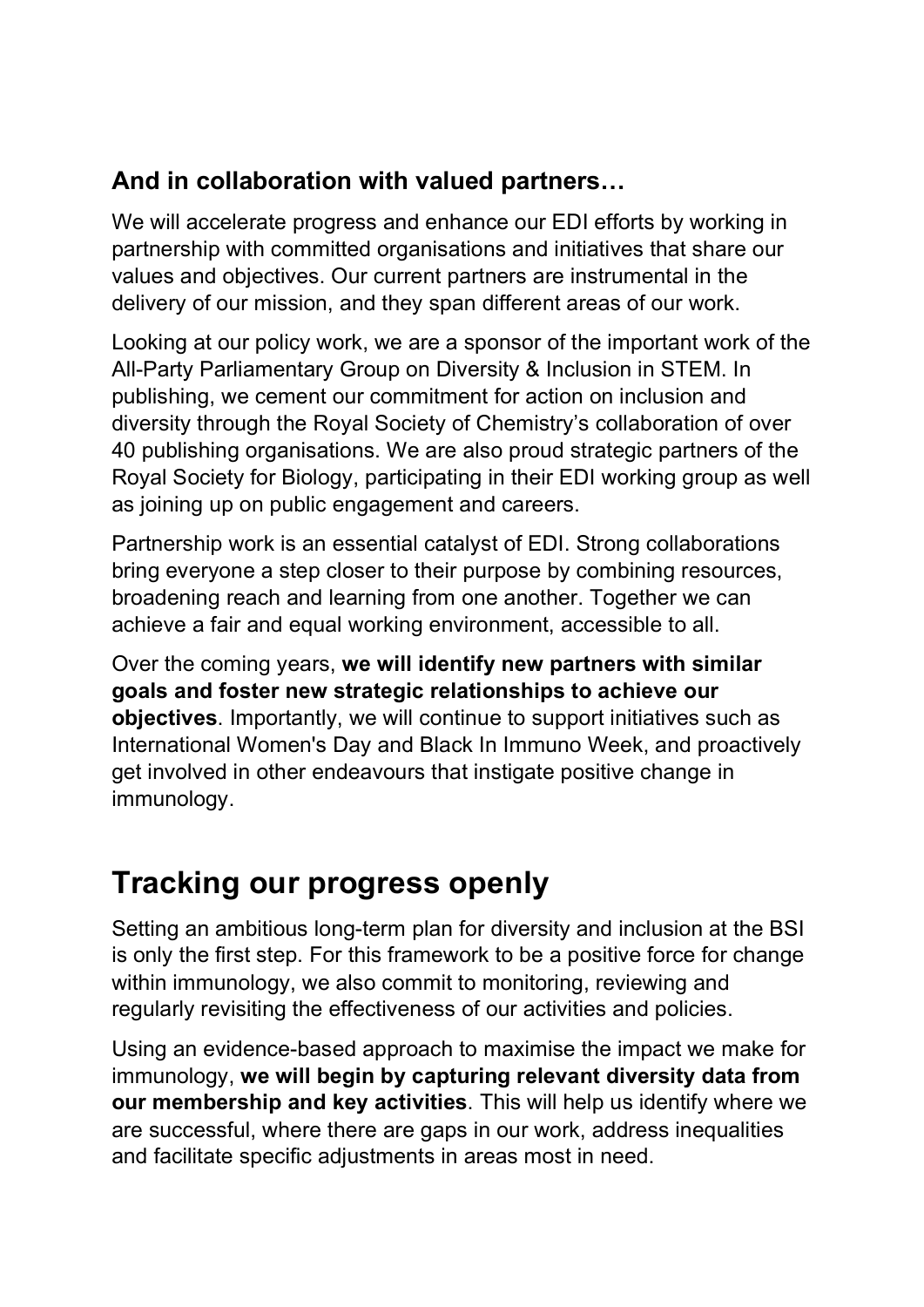An indispensable pillar of a productive diversity and inclusion framework is transparency around EDI data and progress.

**We will continue to be open and honest about our progress on diversity – reviewing our impact and reporting on data on an annual basis**. We will also make sure that EDI is a prominent feature within our upcoming immunology careers review, so we can better understand how these factors affect the challenges and enablers of a career in immunology.

In addition to ongoing consultations with our membership**, we will also seek feedback from external experts**, ensuring that independent, knowledgeable assessment is fed into our commitment to enact positive change in immunology.

By measuring how well we are tracing the course set and gauging the distance from where we started, we will avoid being complacent and make sure we are focusing our efforts on any areas of work that might fall short.